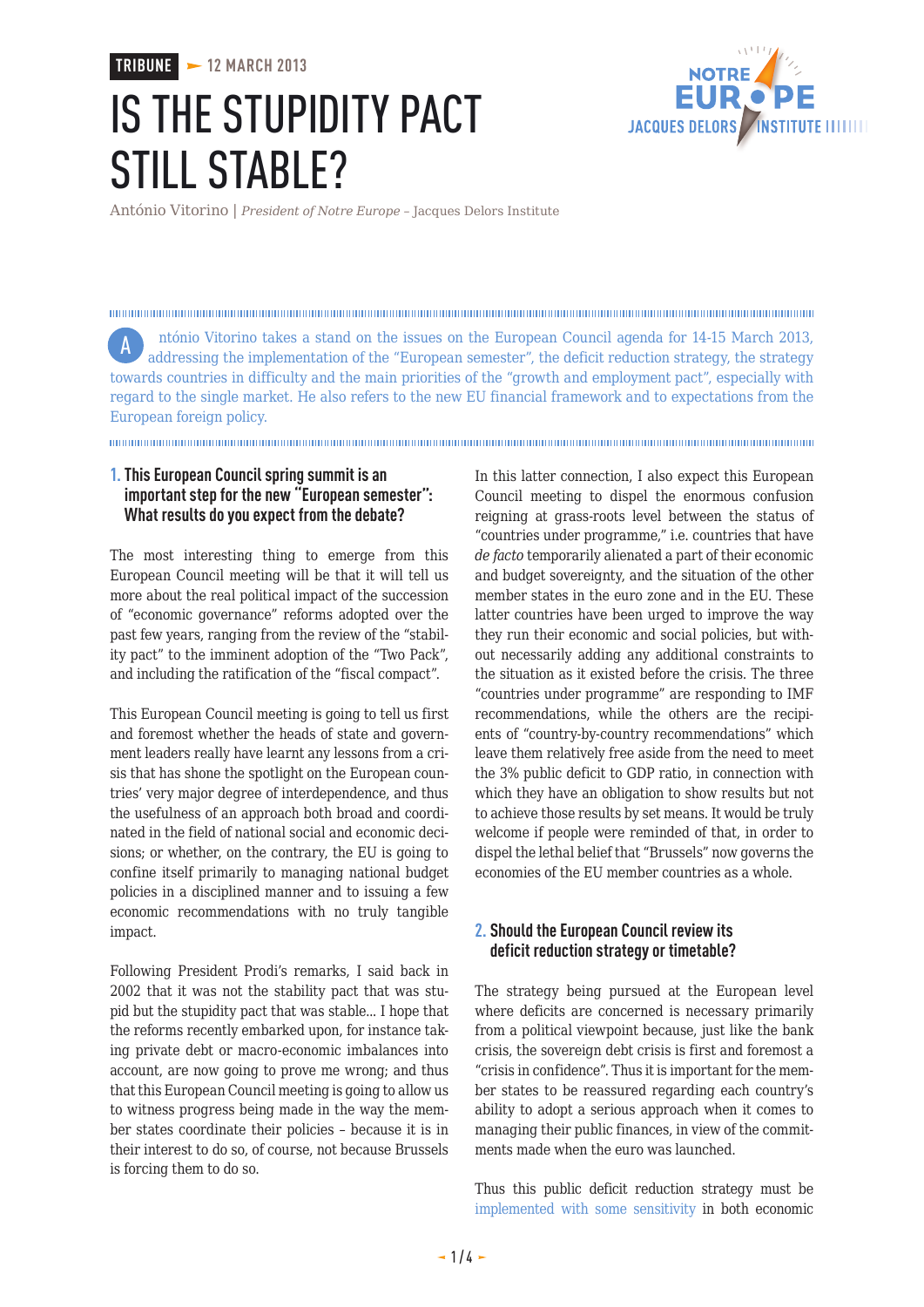Is the Stupidity Pact Still Stable?

and social terms. Otherwise, a strategy of this kind is bound to help undermine the political foundations of the European construction process, especially if it does not produce more convincing results in eyes of the people.

I am happy to see that the Commission and the Council have both shown understanding towards countries such as Portugal and Ireland in the past, and more recently towards such countries as France. This confirms that the governance of the EMU allows that kind of flexibility, particularly in the way in which it refers to the structural balance and to exceptional circumstances – which is, of course, what we are facing, as the eurozone is going through a second year of negative growth!

It is crucial for the EU not to constantly call to order those governments and peoples that have undertaken adjustments which are both necessary and paintful, otherwise it will be [seen as a mere budgetary consoli](http://www.eng.notre-europe.eu/011-14743-A-new-path-for-growth-and-solidarity.html)[dation factory with no political vision.](http://www.eng.notre-europe.eu/011-14743-A-new-path-for-growth-and-solidarity.html) It is of course necessary to consolidate public accounts, but the most important thing is the direction in which the EU governments are heading rather than their timetable for doing so, which needs to be reviewed whenever needed.

## **3. Do you think that the European Council should send out a specific signal to countries in difficulty, for instance Cyprus or Italy?**

It is always a good thing when the European Council shows concern for countries in difficulty, especially when their citizens have just taken part in a general election.

Cyprus's situation appears to be fairly simple: a new president has been elected with a broad majority and he has clearly voiced his wish to sign a "memorandum of understanding" to enable his country to benefit from EU financial assistance. Cyprus is a country that has been very hard hit by the Greek crisis, in particular because its banks have suffered from the private credit cancellation granted to that country. The benefit for the EU is that, at this juncture, it has all of the tools it needs to swing into action: in that connection, I hope that the European Council is going to address the operational framework allowing the European Stability Mechanism to directly recapitalise the banks, because such a move would be very useful, both for Cyprus and for Spain. I also note that the guarantees and loans to be provided (in the region

of 18 billion euro) are a small sum for the EU even if they do represent the equivalent of Cyprus's annual GDP. Of course, it is necessary for the aid granted to Cyprus to be matched by offsets, especially as regards the integrity of its banking system. But I trust that the heads of state and government leaders will prove wise enough to grant it without fuelling excessive controversy, because that would offer fresh fuel to those who make it their business to speculate on the euro zone's difficulties.

Italy's situation appears to be far more complex. This, first and foremost, because it is difficult to see what kind of government is going to emerge from the recent general election, which is a necessary precondition if any progress is to be made. And secondly, because while the election result has a very strong domestic dimension, no one can deny that it also has a European dimension, in particular where its implicit criticism of austerity is concerned. The irony of the situation is that, while Italy is not a "country under programme", nevertheless its citizens may have felt that they were being governed from abroad. The other ironical aspect is that the Italians have made a genuine effort to adapt, an effort whose results should become visible in the short term, yet they are groaning under the weight of an "old debt" built up since the 1980s.

In this context, the EU would be issuing a useful message to the country if it were to seriously address the adoption of a "redemption fund" for debts, along the lines of that proposed by Germany's Five Wise Men, and as provided for in the compromise recently thrashed out between the Council and Parliament for the adoption of the "Two Pack".

## **4.The European Council is due to review the progress made in implementing the "growth and employment pact", with particular with regard to the single market: what are the main priorities?**

The members of the European Council will not need to discuss the summary report on the annual growth survey to realise that most of the EU's member countries are currently facing the prospect of a recession, or even of a depression. Thus their main priority must be to confirm the pledges formalised in June 2012 in the "growth pact", which quite rightly dwells on the central role played by the decisions that need to be adopted at the national level, but which also refers to the tools available at the European level, focusing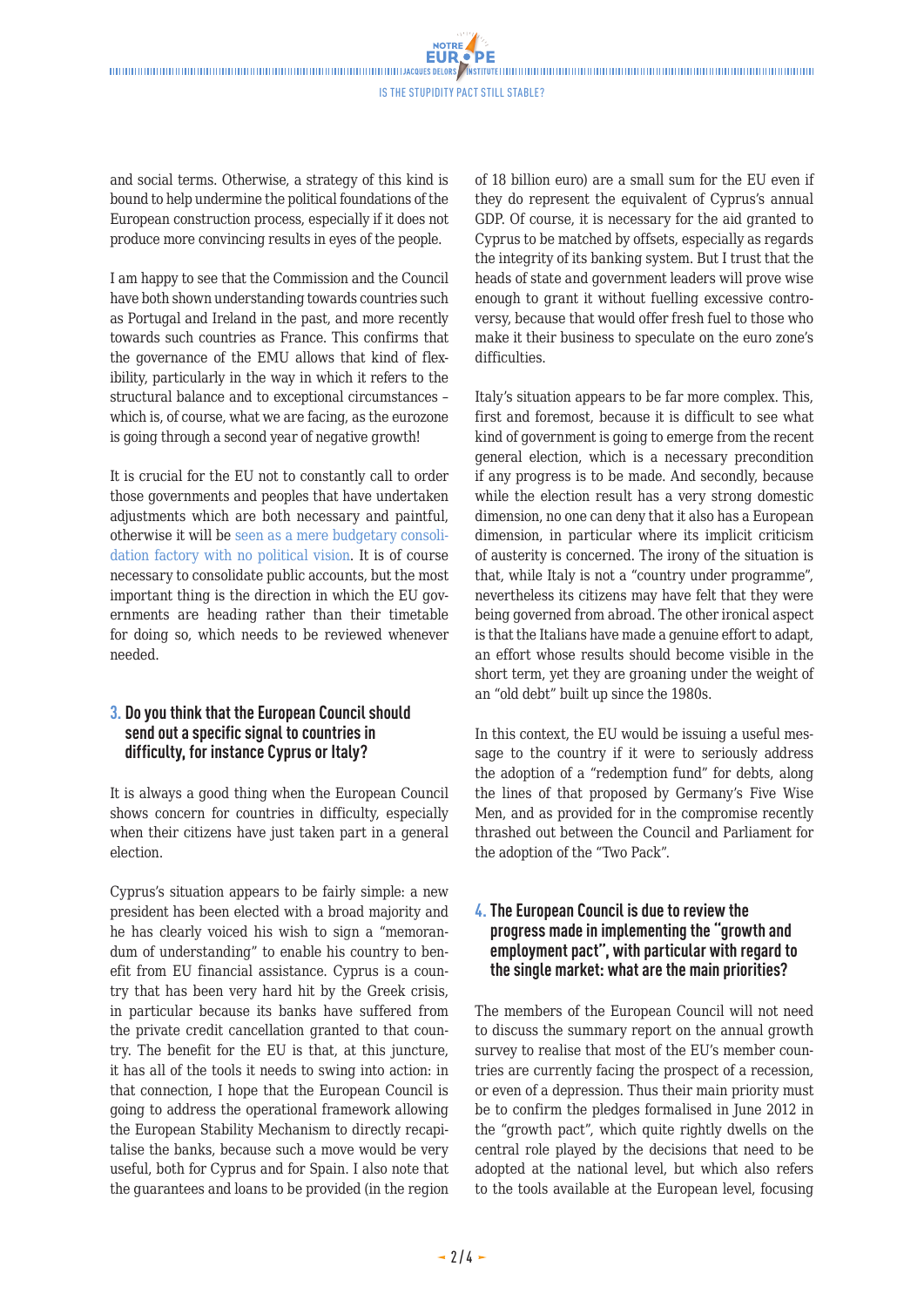**NOTRE** 

primarily on the need to impart a fresh thrust to the single market.

In this field the priorities have been common knowledge since the Monti Report and the two « Single Market Acts » adopted under the impulsion of Michel Barnier, with the digital and service industries heading the list. Yet what is missing is a political will comparable to that which Jacques Delors managed to mobilise when he established "Objective 1992". Thus we need to hope that, as happened back in the mideighties, Europe's flat growth rate will encourage the European leaders to show greater flair and greater courage.

In any event, it is important to implement the financial aspect of the "growth pact" without delay, in other words, to confirm: the mobilisation of the 60 billion in unused structural funds; increased lending capacity for the EIB; and the launch of "project bonds". In fact, this is even more necessary than it was a year ago both because of the way growth has evolved and because of the nature of the Community budget compromise recently thrashed out by the European Council...

## **5.The European Council is expected to assess the new multi-annual financial framework and the legislative proposals that it has spawned. What message should it issue?**

We have no choice but to admit that the European Council meeting last February did not issue positive signals. It approved a slight drop in the available commitment appropriations, which is regrettable, but there you go. What is far more worrying is that that drop is not merely a reflection of the current crisis: I think that it reveals damaging confusion over the purpose of the Community budget, and that confusion needs to be cleared up urgently! Sure enough, the Commission, the European Council and the European Parliament have subscribed for almost a decade now to the idea that the end purpose of the EU budget is to produce growth and jobs. Unfortunately this is another development which might illustrate the [temptation to go for](http://www.eng.notre-europe.eu/011-15007-The-EU-budget-taking-a-second-look.html)[ward into a wrong way](http://www.eng.notre-europe.eu/011-15007-The-EU-budget-taking-a-second-look.html)…

The Community budget should of course be put to better use as a tool for imparting a fresh boost to growth at a time when national public finances are suffering from such strong constraints. But it is also, and above all, a tool for solidarity designed to accompany the functioning and deepening of the single market while funding a number of useful actions in the field of cooperation, for instance in external policy or in the justice, migration and asylum fields. From that point of view, the narrative used back in the days of the "Delors Packages" was far more consistent and convincing!

Having displayed a certain reluctance to shoulder that solidarity-related aspect, Europe's leaders are now facing a doubly absurd situation. On the one hand they are desperately attempting, though without admitting as much, to obtain sufficiently advantageous funding for their own country, funding which *de facto* reveals an exceptional level of solidarity among sovereign states. But on the other hand, they are having to field the criticism of those who play down the intrinsic solidarity of such a budget, underlining the regrettable cuts in funding for the Aid for the Most Deprived Programme and for the Globalisation Adjustment Fund.

And we encounter this absurdity again in the broadly negative appraisal of the two main spending areas in the EU budget, namely the CAP and cohesion policy, despite the fact that those two areas reflect major expectations on the part of the people of Europe: sufficient food of decent quality at reasonable prices, territorial dynamism, the development of struggling areas, environmental protection and biodiversity. It is true that these two policies are part and parcel of the history of Europe's construction, but that does not mean that they are old "relics" which need to be jettisoned on principle. Their modalities certainly need to be adapted, especially to make their more fair and growth friendly, but those adaptations must be approved at the legislative programme level.

In this context, the least that we can expect from the European Council is that it will show a certain amenability towards the will to negotiate evinced by the European Parliament, which has adopted a positive and constructive stance on several major issues – I am referring in particular to flexibility among headings or to the need to envision new own resources. In the short term, the European Council should indicate, at the very least, that it is in favour of a mid-term review of the multi-annual financial framework. Its members cannot say, quite rightly, that it is necessary to take the current crisis context into account, while aspiring at the same time to carve in stone a budget that would continue to be used in its current configuration in 2020, i.e. at a time when the effects of this crisis will have long blown over.